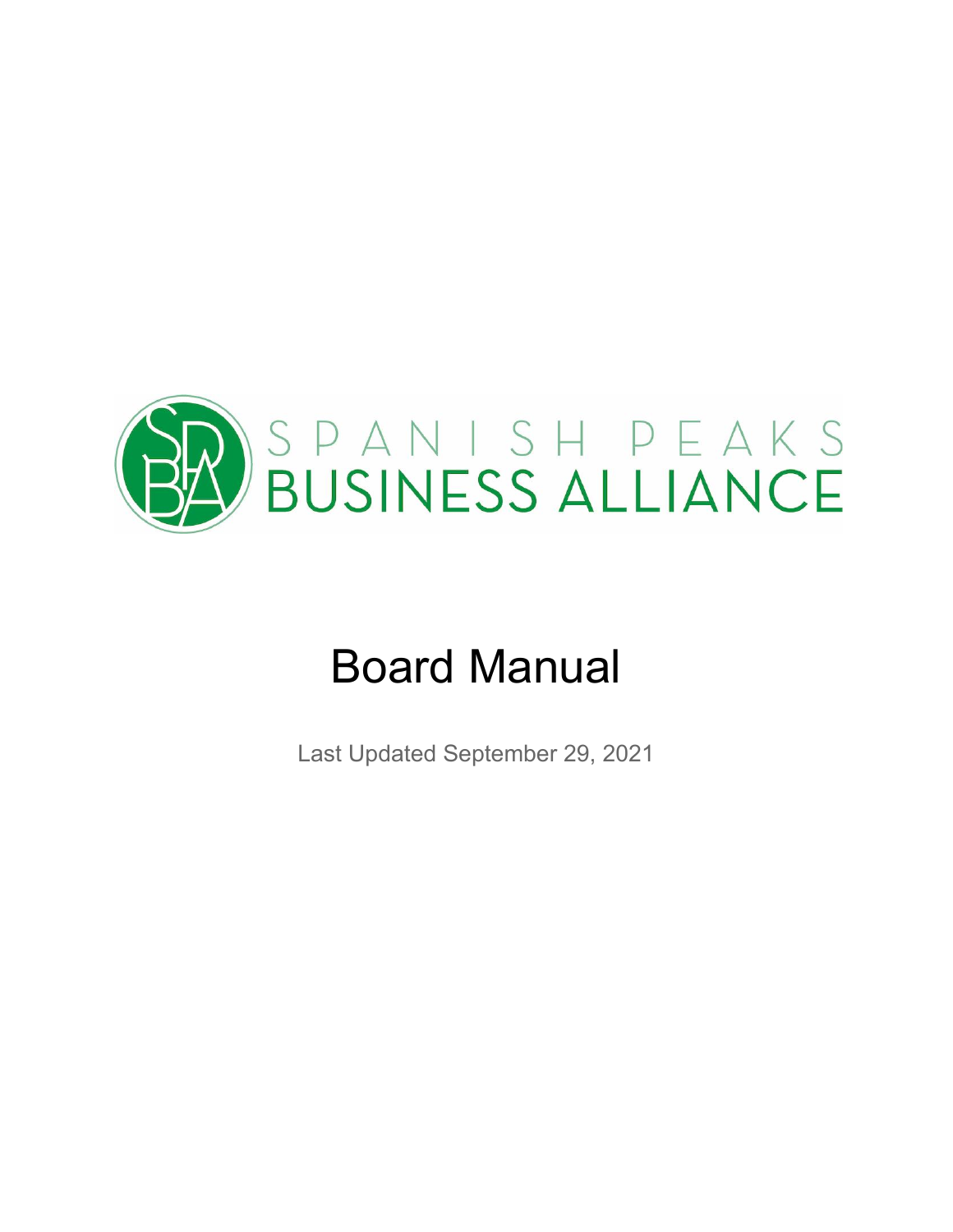## Table of Contents

<span id="page-1-0"></span>

| <b>Table of Contents</b>                        | $\overline{2}$ |
|-------------------------------------------------|----------------|
| <b>Mission</b>                                  | 3              |
| <b>Vision</b>                                   | $\mathbf{3}$   |
| <b>Current and Past Board Members</b>           | 3              |
| <b>Current Membership Levels</b>                | 4              |
| <b>Formation Resolution</b>                     | 5              |
| <b>Bylaws</b>                                   | $\overline{7}$ |
| Article 1 - Name                                | $\overline{7}$ |
| Article 2 - Mission Statement                   | $\overline{7}$ |
| Article 3 - Membership                          | $\overline{7}$ |
| <b>Article 4 - Board Members</b>                | $\overline{7}$ |
| <b>Article 5 - Annual Meeting and Elections</b> | 9              |
| <b>Article 6 - Board Meetings</b>               | 9              |
| Article 7 - Finance                             | 10             |
| <b>Article 8 - Committees</b>                   | 10             |
| Article 9 - Indemnification                     | 11             |
| Article 10 - Dissolution                        | 11             |
| Article 11 - Adoption and Amendment             | 11             |
| Article 12 - Subordinance                       | 12             |
| <b>Addendum A - Board Job Descriptions</b>      | 13             |
| <b>Board Transition Procedures</b>              | 13             |
| <b>Style Guide</b>                              | 14             |
| Logos                                           | 14             |
| <b>Colors</b>                                   | 14             |
| Font                                            | 14             |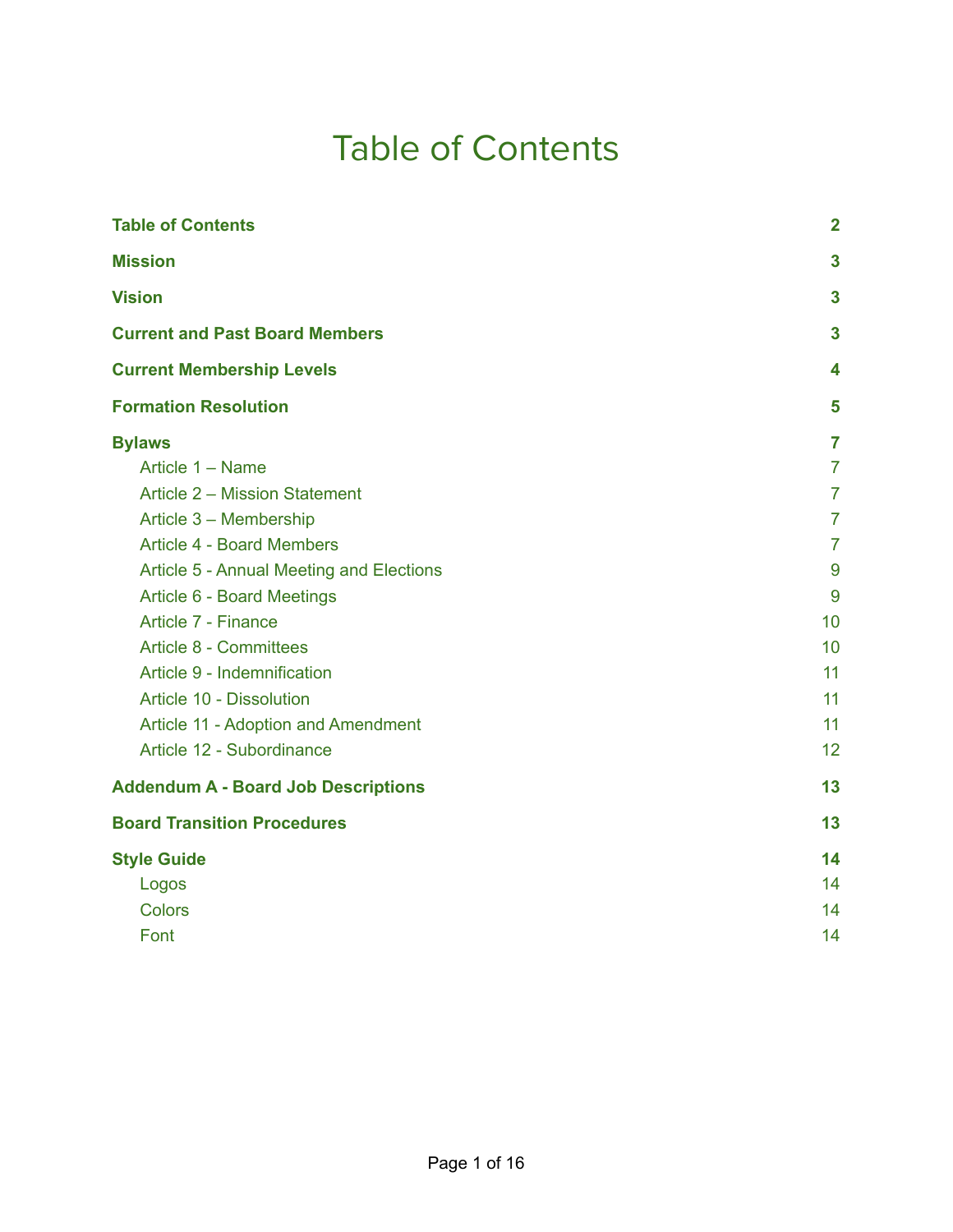## Mission

<span id="page-2-1"></span><span id="page-2-0"></span>The mission of the Alliance is to support and develop businesses of the region through networking, education, promotion and advocacy.

# Vision

The vision is to expand the network of communication and collaboration among businesses of the Spanish Peaks region, and to complement the work of Huerfano County Economic Development Inc. and the Tourism Board. The Alliance will serve the larger regional business community including all of Huerfano County as well as neighboring partner communities of the Highway of Legends such as Aguilar, Stonewall and Weston.

## Current and Past Board Members

<span id="page-2-2"></span>Sarah Jardis - 2020 President, Co-Founder James Shoff - 2020 Vice President Kelly Delia - 2020 Secretary-Treasurer Arica Andreatta - 2020 Past President, Co-Founder Aubrey Lykins - 2020 Programming Director, Co-Founder Michelle Tschetter - 2020 Marketing Director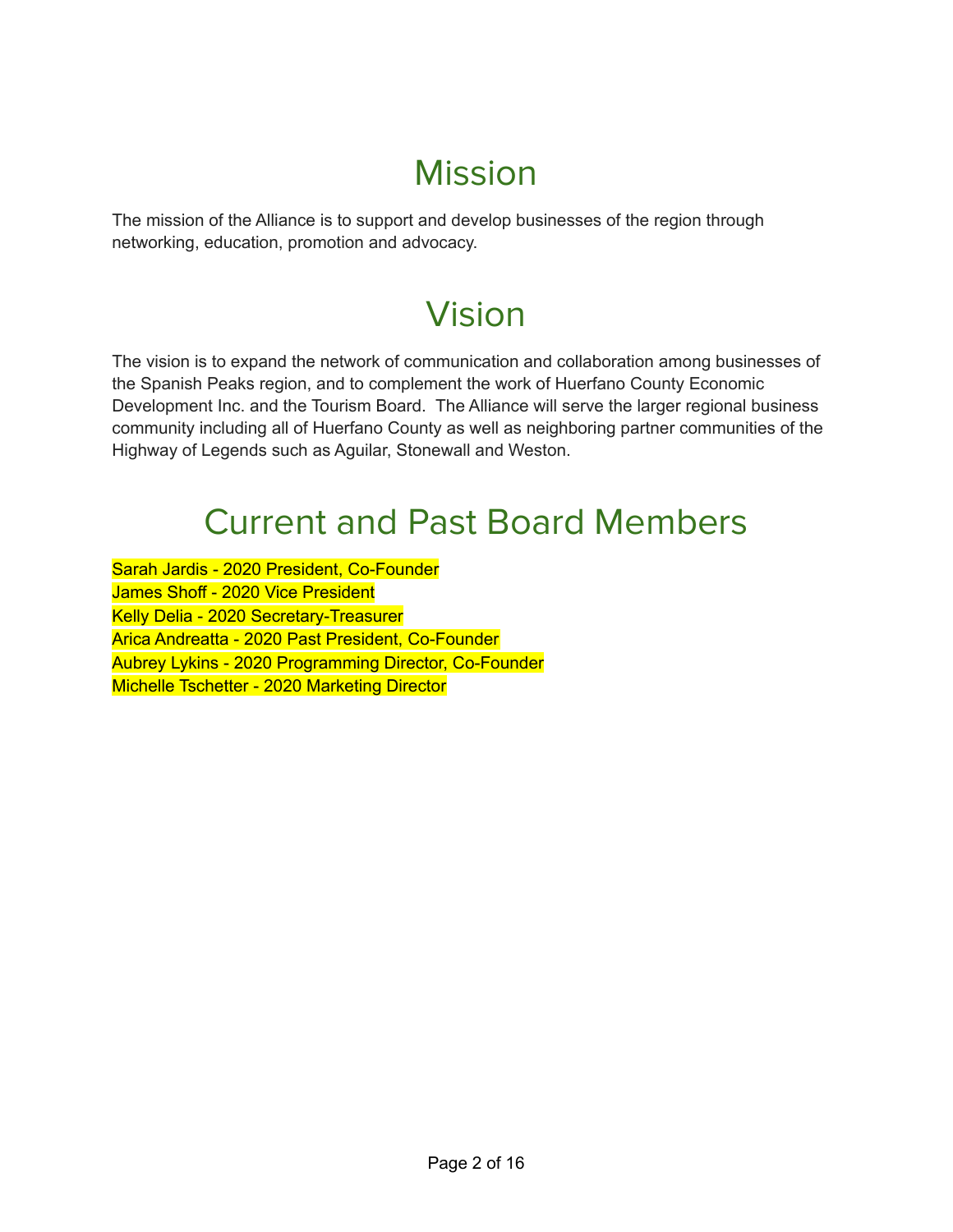# Formation Resolution

# <span id="page-3-0"></span>Huerfano County Economic Development Inc. Board Resolution #2-2018

The undersigned authorized representative of Huerfano County Economic Development Inc. Board of Directors hereby certifies that the board duly adopted the following resolution on the 10<sup>th</sup> day of October 2018.

Whereas:

- 1) Huerfano County Economic Development Inc. (HCED), is a community development corporation and the economic development organization for Huerfano County, Colorado;
- 2) Business retention and expansion is an important role for local economic development organizations;
- 3) HCED has established the Spanish Peaks Business Alliance (SPBA) as a quasi-independent division of HCED to be primarily governed by the membership of the SBPA and this resolution;
- 4) The mission of the SPBA is to support and develop businesses of the region through networking, education, promotion and advocacy. The SPBA will make this their primary focus and drive business retention and expansion efforts throughout the region; and
- 5) The SPBA has established its own by-laws, to be approved by the membership thereof.

Therefore, be it resolved that:

- 1) This resolution shall serve as a memorandum of understanding between HCED and the SPBA;
- 2) Membership in the SPBA does not convey or confirm membership in HCED;
- 3) HCED will register a Doing Business As name for Spanish Peaks Business Alliance;
- 4) HCED will establish a bank account on behalf SBPA for which the officers of SBPA shall have signature authority. The HCED will not transfer funds from this account without the consent of the SPBA;
- 5) HCED has appointed Arica Andreatta, Sarah Jardis, and Aubrey Lykins as founders of SPBA, charged with standing up the organization and holding elections by the end of 2019;
- 6) SPBA shall submit an annual budget to the Treasurer of HCED and an annual programming plan to the Board of HCED;
- 7) Either the President, Vice President, Secretary, or Treasurer of the SPBA shall serve as an advisory member of the HCED Board of Directors;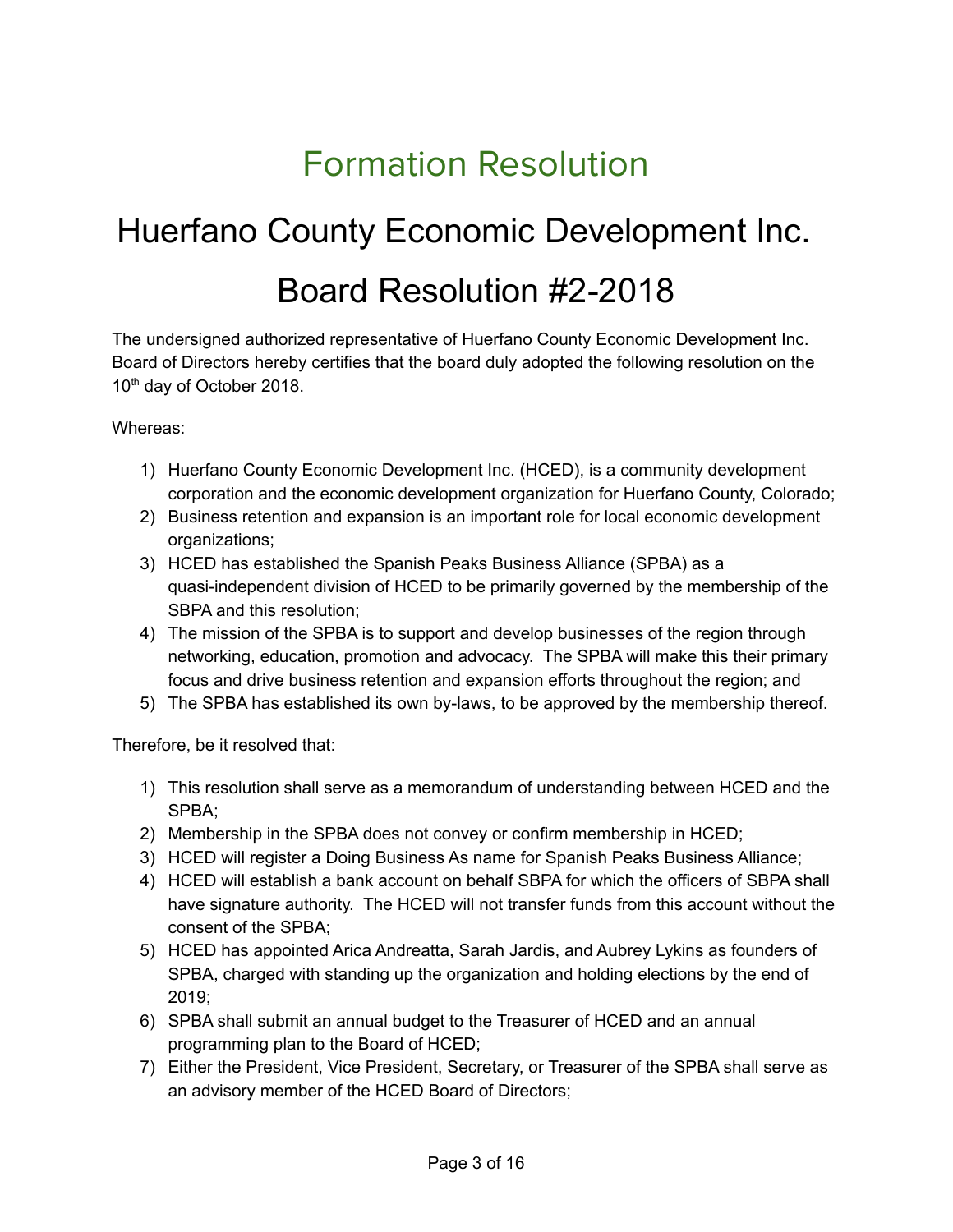- 8) SPBA shall not seek or obtain credit and HCED will apply for grants on behalf of SPBA;
- 9) SPBA officers shall be held to the same standards as HCED Board members and HCED shall have the power to remove an SPBA officer for causes enumerated in the HCED by-laws and under the same process;
- 10) HCED will seek to hire staff with a specific focus on business retention and expansion in coordination with SPBA, as funding permits;
- 11) If the HCED Board finds that the SPBA is no longer functioning, HCED may dissolve the SPBA and absorb any remaining funds or appoint a committee to re-establish SPBA; and
- 12) Should HCED cease to function the SBPA may use the funds in the account established for that purpose to create a new non-profit to continue their work.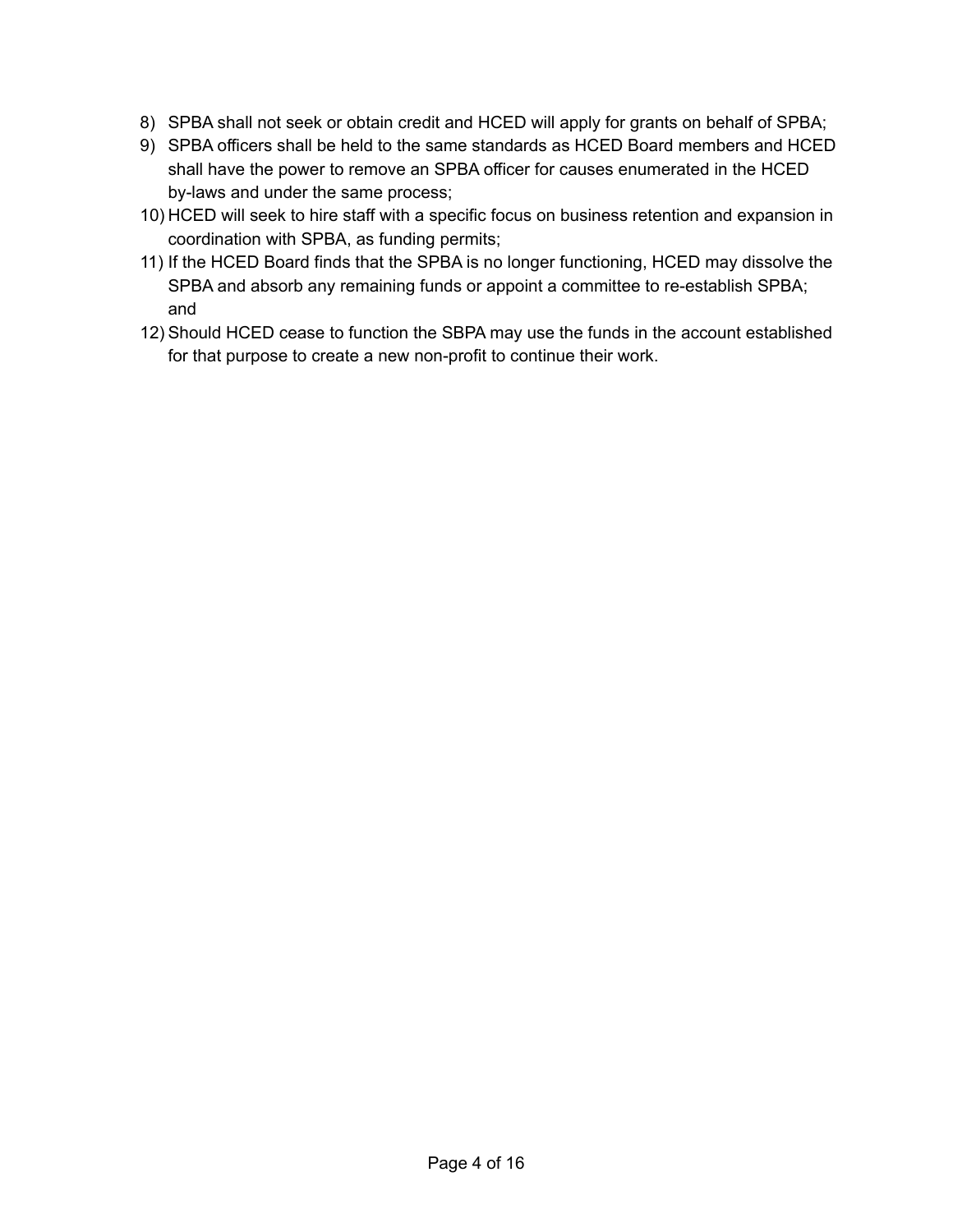# Current Membership Levels

#### <span id="page-5-0"></span>**Corporate Membership - \$1000**

Designed for businesses and governments, purchasing membership on behalf of it's owners, management and staff for promotion, development and networking. 10 attendees per meeting

#### **Executive Membership - \$250**

Designed for a business owner who finds value in promotion, professional development and networking. 2 attendees per meeting

#### **Non-profit Membership - \$100**

Designed for the non-profit entity who finds value in promotion, professional development, networking and the Holiday Giving Celebration year end fundraising opportunity. 2 attendees per meeting

#### **Associate Membership - \$50**

Designed for the individual who finds value in promotion, professional development and networking.

1 attendee per meeting

#### **Entrepreneur Membership- \$50**

Designed for the *home based business* who finds value in promotion, professional development and networking.

1 attendee per meeting

#### **Guests and Non-Members**

Always Welcome at SPBA Events Price Will Vary in the \$12-\$15 Range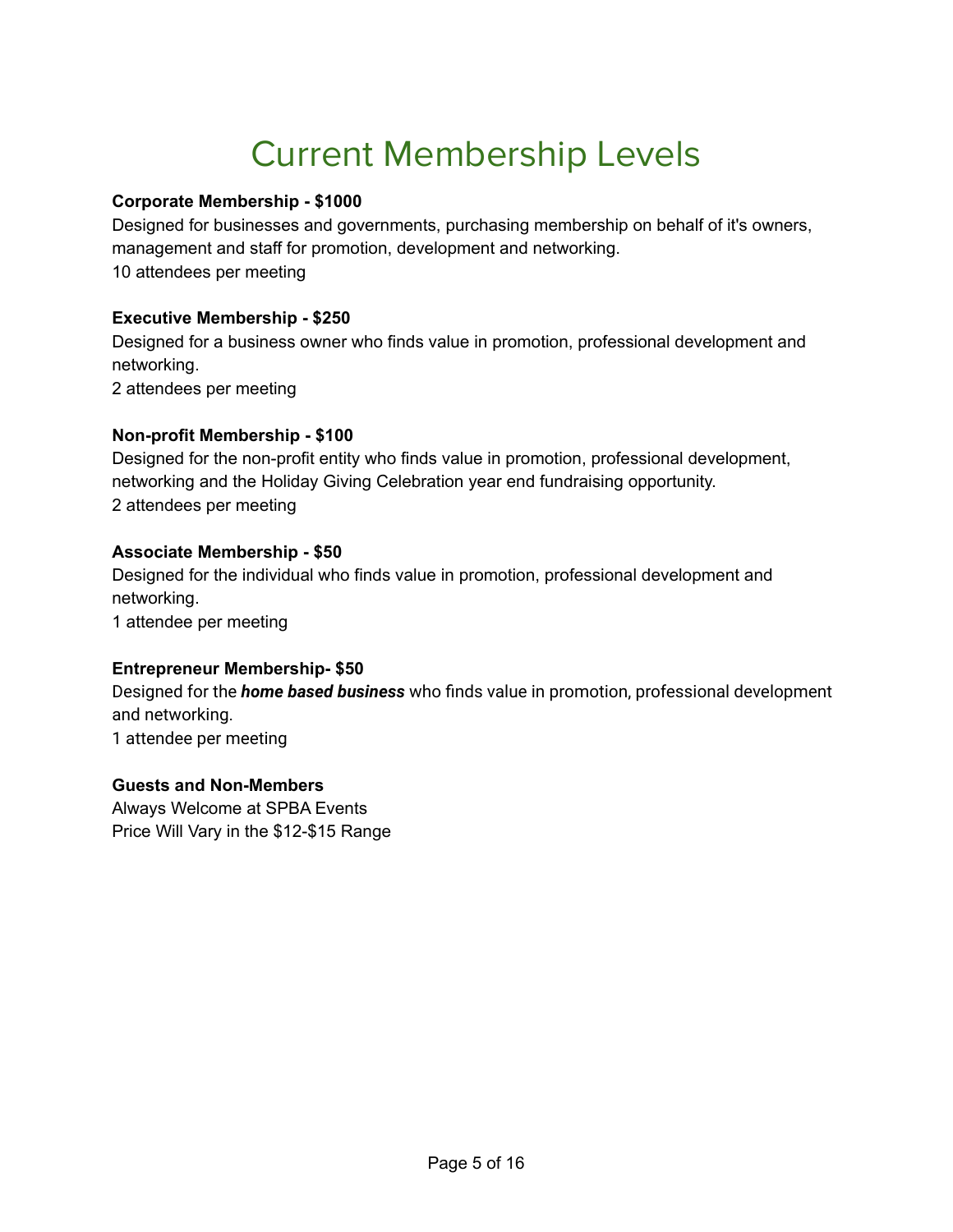# Financial Information

## Bank Information

| <b>Bank Name</b>      |  |
|-----------------------|--|
| <b>Bank Address</b>   |  |
| <b>Account Number</b> |  |
| <b>Routing Number</b> |  |

## Current Year Budget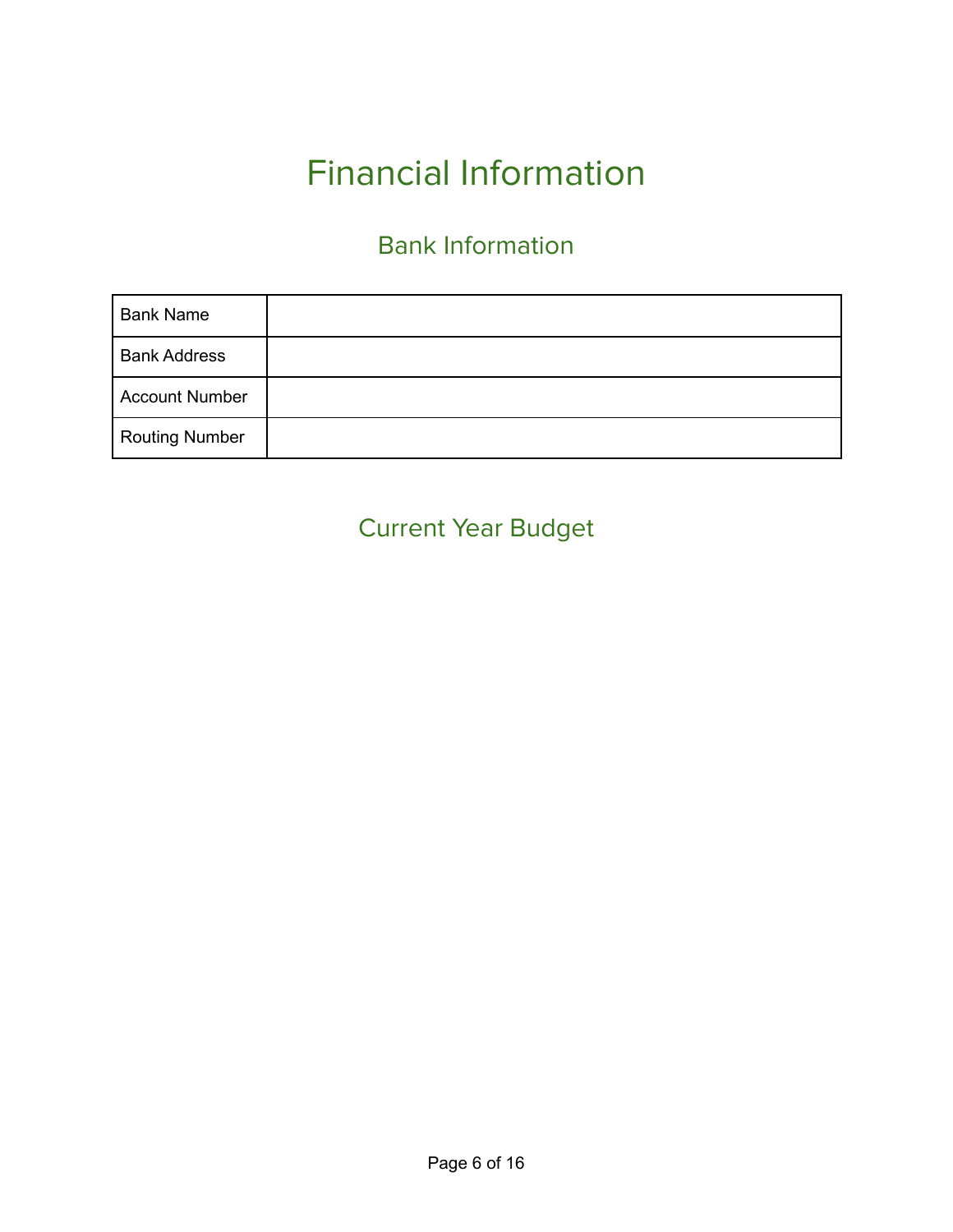# Business Accounts

## Communal Accounts

| <b>Resource</b>     | <b>URL</b> | <b>User Name</b> | <b>Password</b> |
|---------------------|------------|------------------|-----------------|
| MailChimp           |            |                  |                 |
| <b>Shared Gmail</b> |            |                  |                 |
| <b>Stripe</b>       |            |                  |                 |
|                     |            |                  |                 |
|                     |            |                  |                 |
|                     |            |                  |                 |

## Individual Accounts

Fundly Wix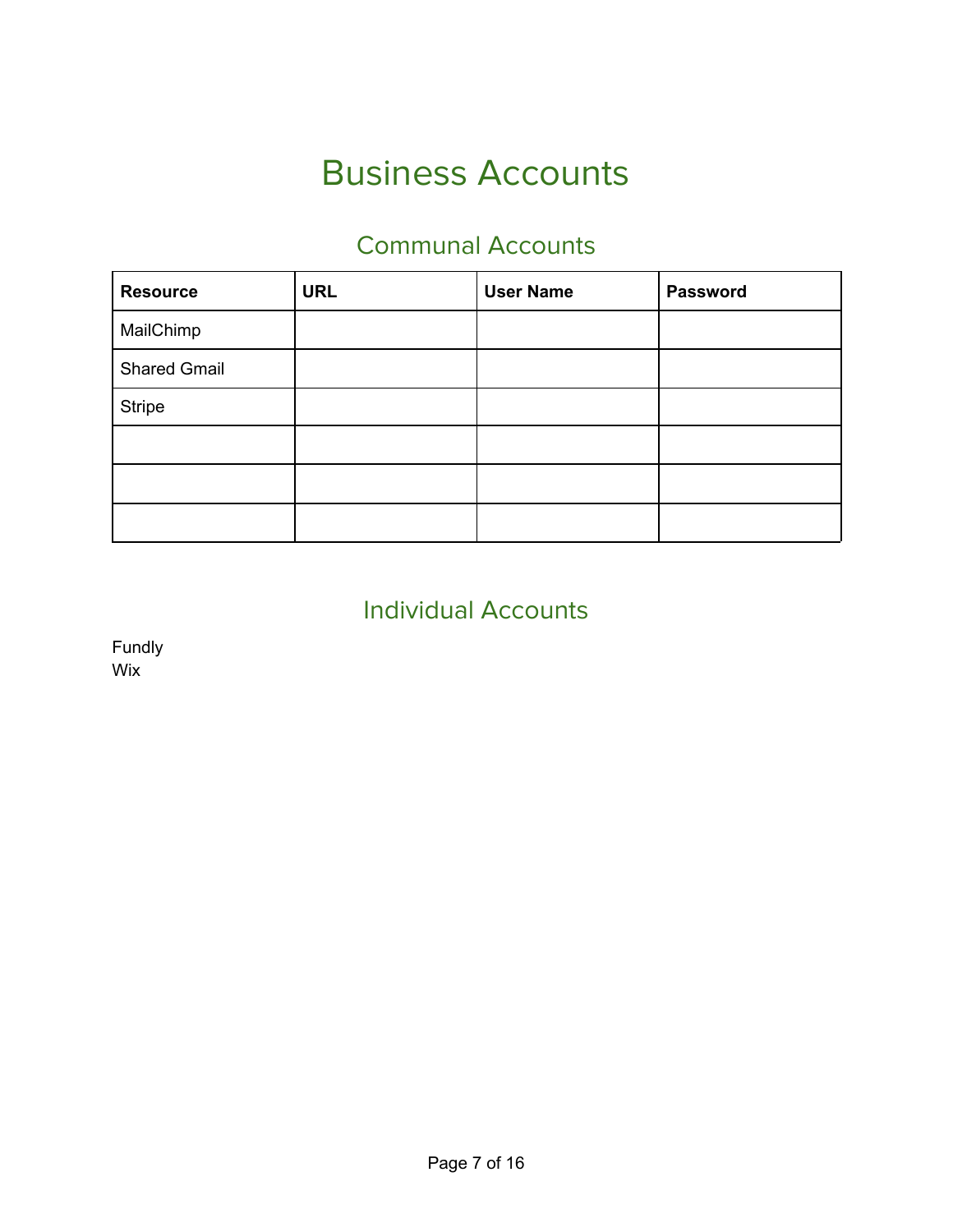

#### **Ratified September 29, 2021**

### Article 1 – Name

<span id="page-8-1"></span><span id="page-8-0"></span>The name of the organization shall be the Spanish Peaks Business Alliance.

### Article 2 – Mission Statement

<span id="page-8-2"></span>To support and develop businesses of the Spanish Peaks Region through networking, education, promotion and advocacy.

### Article 3 – Membership

**3.1 Membership.** Membership in the organization shall be open to all business and nonprofit people interested in the mission of the organization.

**3.2 Member.** A member in good standing is one who has paid the appropriate dues to the organization for the current fiscal year. Any member in good standing shall have the right to vote at the annual meeting, participate in general meetings and are eligible to hold a Board member position in the organization

**3.3 Annual Meeting.** An annual business meeting of the organization shall be held in the fourth Quarter of each year and shall be open to all members. The election of the Board shall take place at that meeting. The annual meeting may be combined with a regular member meeting.

**3.4 Member Meetings.** Member meetings to be made up of a combination of programmed meetings, no less than four (4) each fiscal year, and networking aka 'mixer' meeting, no less than four (4) each fiscal year. Date and location of member meetings shall be determined by the Board.

**3.5 Member Termination.** A member may be terminated from the organization for cause. Any member termination shall be approved by a two-thirds (2/3) vote of the Board. Any member thus terminated shall receive a refund of dues prorated to the date of termination.

**3.6 Member Resignation**. Any member may resign their membership at any time by giving written notice to a Board member. Resigning members are not entitled to receive a refund of any dues paid for that fiscal year.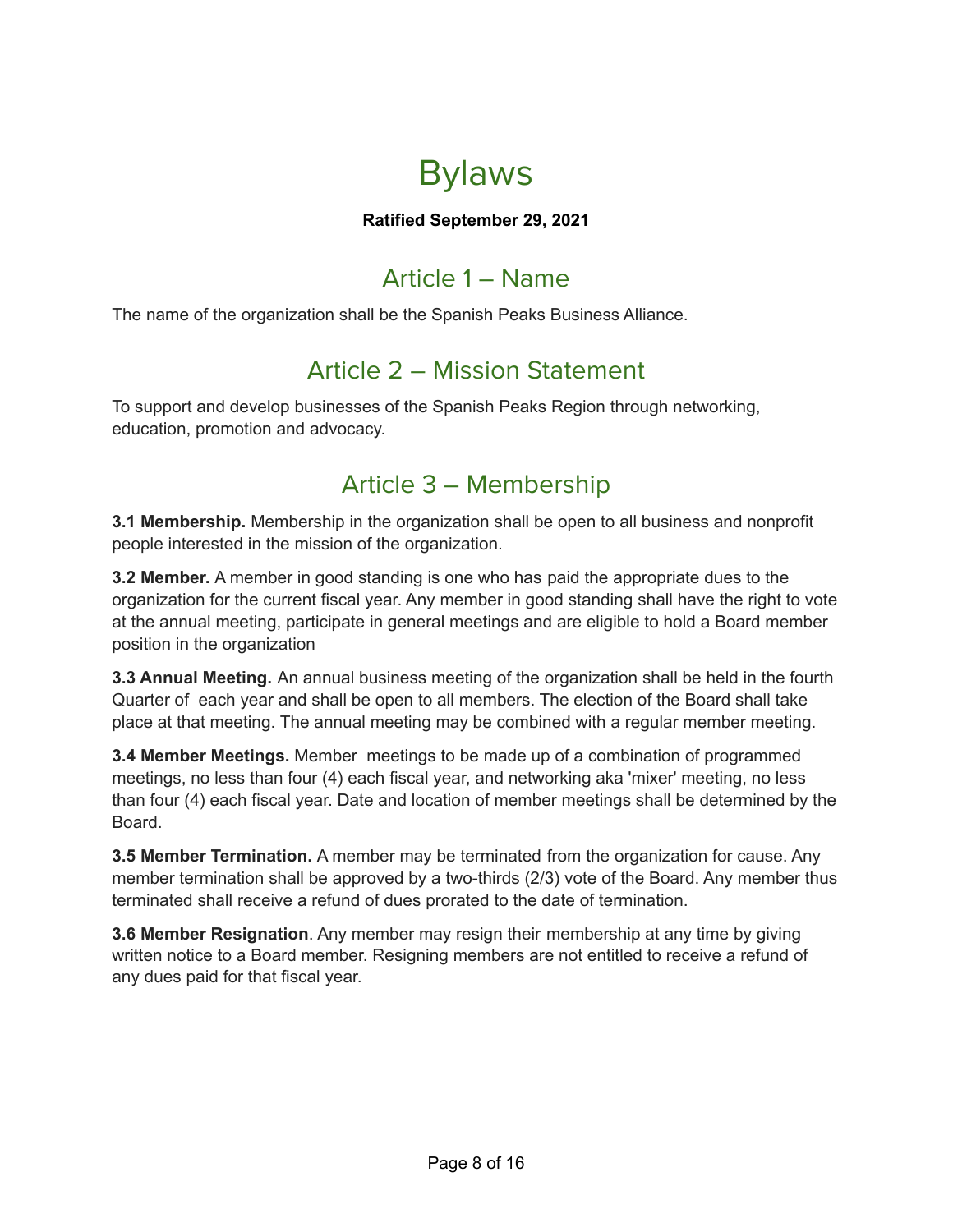### Article 4 - Board Members

<span id="page-9-0"></span>**4.1 Elected Members.** The Elected Board Members shall be: (1) President; (2) Vice President; (3) Secretary-Treasurer; and (4) Program Director. Their duties shall be outlined in Addendum A.

**4.2 Terms.** The term of Board member shall be one (1) year. Board members shall only be allowed to hold any given Board position for a maximum of two (2) consecutive full terms. Any part of a term to exceed six (6) months shall be considered a full term.

**4.3 Elections.** The President, Vice President, Secretary-Treasurer, and Program Director shall be elected at the annual meeting. Newly elected Board members shall be introduced at the annual meeting and assume office on January 1st.

#### **4.4 Appointed Members.**

- a) The position of Marketing Director will be nominated by the President and confirmed by the Board of Directors. The Marketing Director shall be a voting member of the Board.
- b) The most recent Past President will also serve as a voting member of the Board. Should the most recent Past President be unable or decline to serve the Board will nominate an existing member to fill the vacancy with the title "Member at Large" and the responsibilities of the Past President role.

#### **4.5 Vacancies.**

- a) In the event of a vacancy in the role of President, the Vice President shall fill the role.
- b) In the event of a refusal to assume the positions per a) above, or for any other Board vacancy, the Board shall seek replacements first from within the Board then from the existing current membership. The vacancy shall be replaced by a majority vote of the remaining Board.
- c) If, after thirty days, additional members should not be found that are willing to assume a Board position, an existing Board member may be appointed by a majority vote of the Board to hold two or more positions. Except that the President and Secretary-Treasurer positions shall not be held by the same person.
- d) Any vacancies filled according to the stipulations of section 4.5 shall be for the remainder of the term only.
- e) Term limits specified in section 4.2 shall not apply to Board vacancies filled in accordance with section 4.5.

**4.6 Good Standing.** All Board members shall be members in good standing of the organization. Only persons who have consented to serve as a member of the Board may be elected.

**4.7 Resignation.** Resignations from the Board shall be made in writing to the President.

**4.8 Removal.** Any Board member may be removed from their Board position as follows:

a) Any member may request the removal of a Board member for cause. Such requests shall be submitted in writing to the President or Vice President or shall be made in person at a scheduled Board meeting.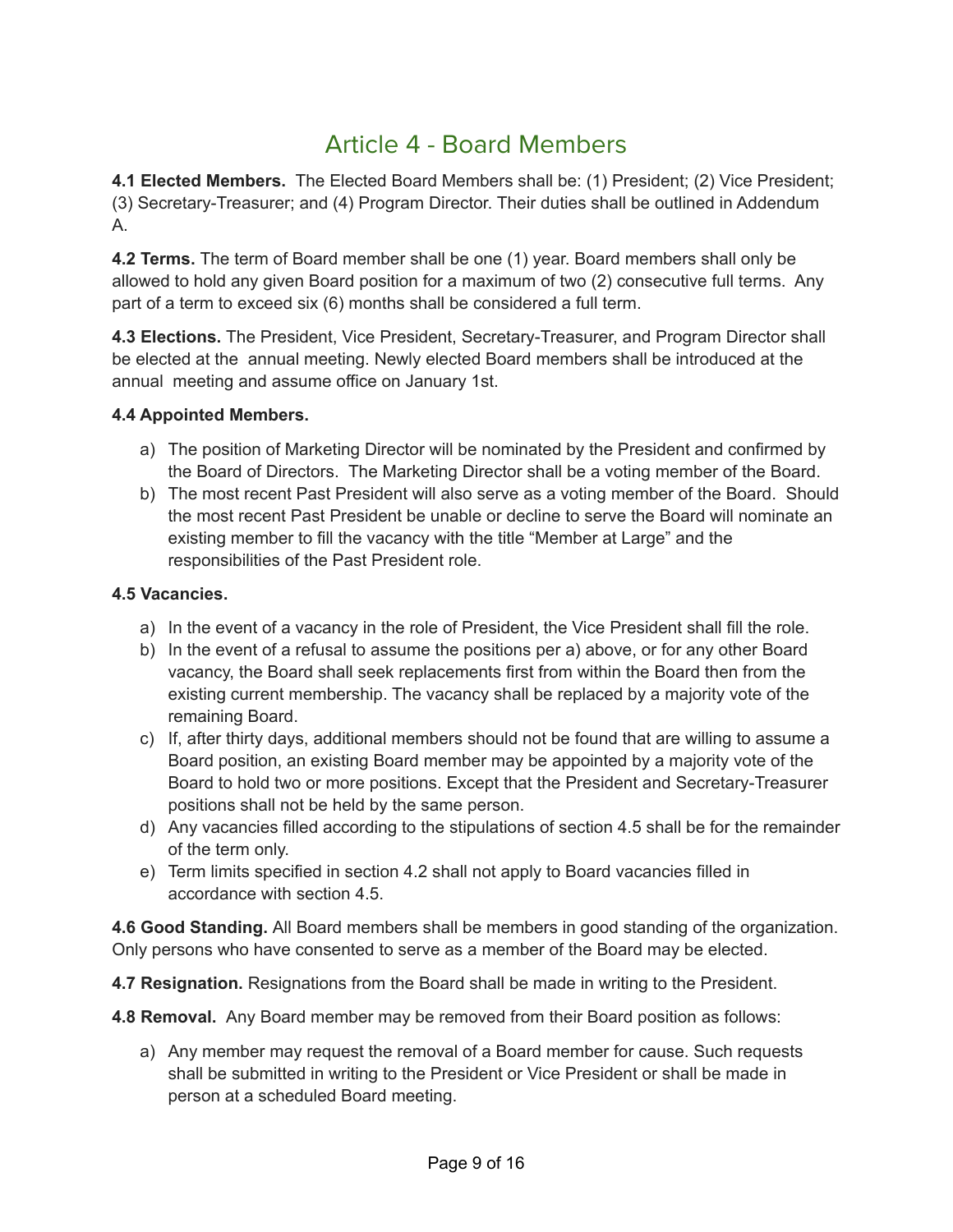b) The request for a Board member removal must be approved by a two-thirds (2/3) vote of the Board members at the next regular or special Board meeting called under the terms of section 6.4. The Board member in question shall not be allowed to participate in the vote.

**4.9 Duties.** Duties of the Board members are detailed in Addendum A. In addition, all Board members are expected to attend all Board Meetings and to attend and help with member meetings including mingling with members and helping with sign-in.

## Article 5 - Annual Meeting and Elections

<span id="page-10-0"></span>**5.1 Annual Meeting.** Per Section 3.3 an annual business meeting of the organization shall be held in the fourth quarter of each year and shall be open to all members. During this meeting the current board will give an update on the membership and finances of the organization and Board Elections will be held.

**5.2 Election Officer.** The most recent Past President will serve as the election officer, tasked with counting ballots and recording proxies. Should the most recent Past President wish to seek an office then the Board will accept volunteers to serve as Election Officer.

**5.3 Candidates.** Any member in good standing may declare themselves a candidate for any elected position on the Board. Any member can be nominated by a fellow member and may be considered upon accepting the nomination.

**5.4 Voting.** All matters put before the general membership for a vote shall be decided by a vote of the majority of the members present at that meeting.. All voting for Board Members will be by secret ballot. Any motions or questions for the membership may be adopted by a show of hands or other similar method.

**5.5 Proxy.** Any member may designate another member as a proxy to vote in their place. Proxies must be signed by the designating member and submitted in writing to the Election Officer prior to the start of the meeting. The Election Officer must make all designees aware of their proxy vote.

**5.6 Results.** The Election Officer will count the ballots and report on the results.

**5.7 Tie Breaker.** In the event of a tie the Election Officer will inform the meeting of the result and arrange the physical or digital casting of lots. If necessary, the Election Officer will assign heads, tails, or other designation.

## Article 6 - Board Meetings

<span id="page-10-1"></span>**6.1 Monthly Board Meetings.** A Board meeting notice and tentative agenda shall be given to Board members at least one (1) week prior to the Board meeting time. The Board meeting time and place shall also be announced to all members at member meetings.

**6.2 Attendance.** All Board members are expected to attend each Board meeting. Any member in good standing is allowed to attend any Board meeting. Three (3) consecutive absences from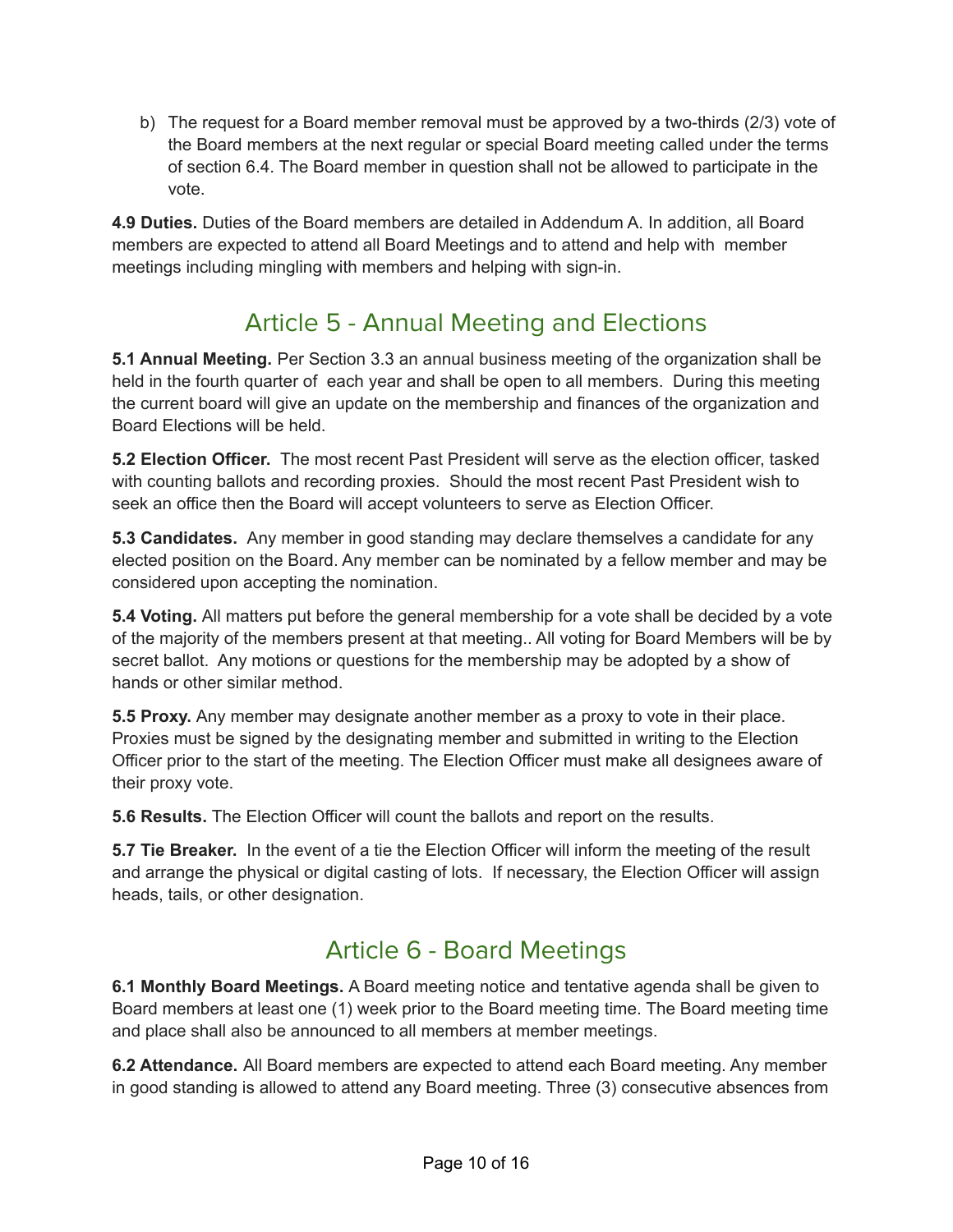Board meetings without valid excuses shall be considered an automatic resignation from the Board, and the President shall then request a written resignation.

**6.3 Quorum.** Two-thirds (2/3) of the Board members shall constitute a quorum. A majority of said quorum shall be needed on all votes of the Board unless otherwise specified within these Bylaws. Board members may attend by written proxy signed and given to another Board member.

**6.4 Special Meetings.** Special meetings of the Board may be called by the President or by a majority of the Board. A two day advance notice shall be given to all Board members by email for all special meetings. Business to be conducted shall be outlined in a written agenda to be included in the email notice. Board members may participate in the special meeting by conference call as long as they provide advance notice of the request to allow time to prepare the facilities to accommodate a conference call.

<span id="page-11-0"></span>**6.5 Minutes.** Meeting minutes of all regular monthly or special Board meetings shall be made available to all members. .

### Article 7 - Finance

**7.1 Dues.** The annual dues for membership shall be determined by a vote of the Board. Dues are payable at the beginning of each fiscal year along with submittal of a membership application. Membership will be open year round. Membership dues may be pro-rated as the fiscal year progresses at the discretion of the Board.

**7.2 Nonmembers.** Nonmember guests may attend any monthly meeting after paying the appropriate guest fee as determined by the Board.

**7.3 Fiscal year.** The fiscal year of the organization shall begin January 1 and end December 31 of each year.

**7.4 Allocation of Funds from Membership Dues.** Funds raised by the organization from membership dues shall be allocated as determined by the Board.

**7.5 Expenditures.** Any special or out of the ordinary expense requests shall be reviewed and voted on by the Board at a regularly scheduled Board meeting and direction given to the Treasurer regarding disposition.

**7.6 Transition** An annual review of the accounting shall be performed in December each year by the outgoing and incoming Treasurer and outgoing and incoming President.

**7.7 Charitable Activities.** Extra funds raised shall be allocated to local scholarships and/or other causes that meet the mission statement of the organization. Such allocations shall be decided by a majority vote of the Board. The general membership shall be notified promptly of any such allocations.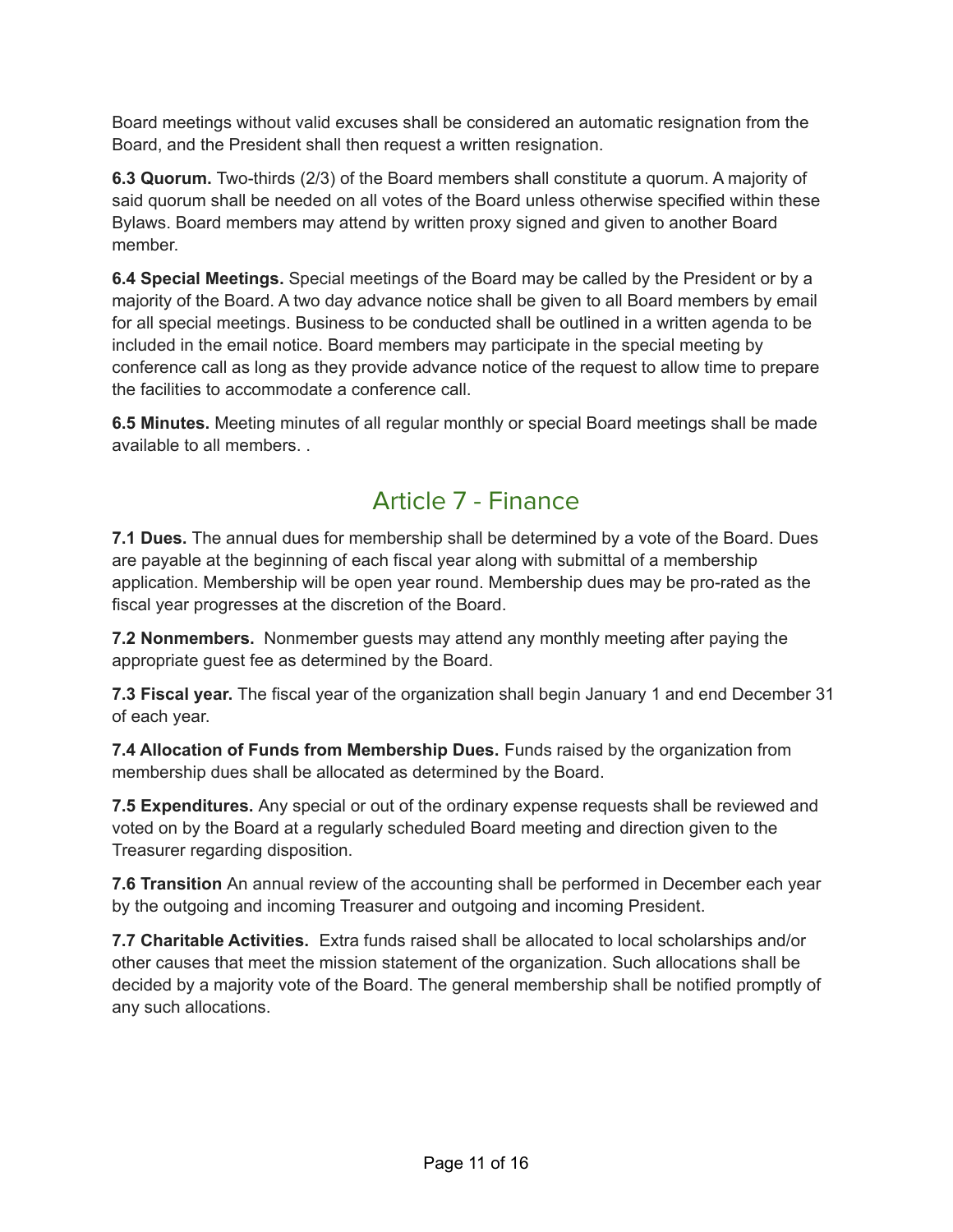### Article 8 - Committees

<span id="page-12-0"></span>**8.1 Charitable/Philanthropic.** The President, with the consent of a majority vote of the Board, shall designate a Charitable/Philanthropic Committee Chair each year to oversee scholarship applications and present suggestions to the Board regarding the disposition of extra funds raised by the membership.

**8.2 Special Committees.** The President, with the consent of a majority vote of the Board, may create special committees as needed. The nature and responsibilities of these committees shall be determined by the Board.

**8.3 Committee Chairs.** Committee Chairs shall be appointed from among the general membership. They shall not be considered voting members of the Board. However, a Board member shall be eligible to serve as a committee chair. The committee chair is authorized to recruit any additional members to serve as part of a committee without requiring additional approval from the Board. Committee Chairs, as well as committee participants, shall serve for a maximum of one (1) year. They may be reappointed as needed for additional one (1) year periods. Committee Chairs may be required to attend Board meetings periodically to update the Board on the Committee's progress.

### Article 9 - Indemnification

<span id="page-12-1"></span>Every member of the Board may be indemnified by the organization against all expenses and liabilities, including counsel fees, reasonably incurred or imposed upon such members of the Board in connection with any threatened, pending or completed action, suit or proceeding to which they may become involved by reason of their being or having been a member of the Board, or any settlement thereof, unless adjudged therein to be liable for negligence or misconduct in the performance of their duties. Provided, however, that in the event of a settlement the indemnification herein shall apply only when the Board approves such settlement and reimbursement as being in the best interests of the organization. The foregoing right of indemnification shall be in addition to and not exclusive of all other rights which such member of the Board is entitled. Committee Chairs and Committee participants shall be deemed to be a member of the Board in regards to the aforementioned indemnification.

### Article 10 - Dissolution

<span id="page-12-2"></span>Upon dissolution of the organization, assets shall be distributed to Huerfano County Economic Development, Inc. Any such assets not so disposed of shall be disposed of the Court of Competent Jurisdiction in Huerfano County, exclusively for such purposes or to such organization or organizations as said Court shall determine.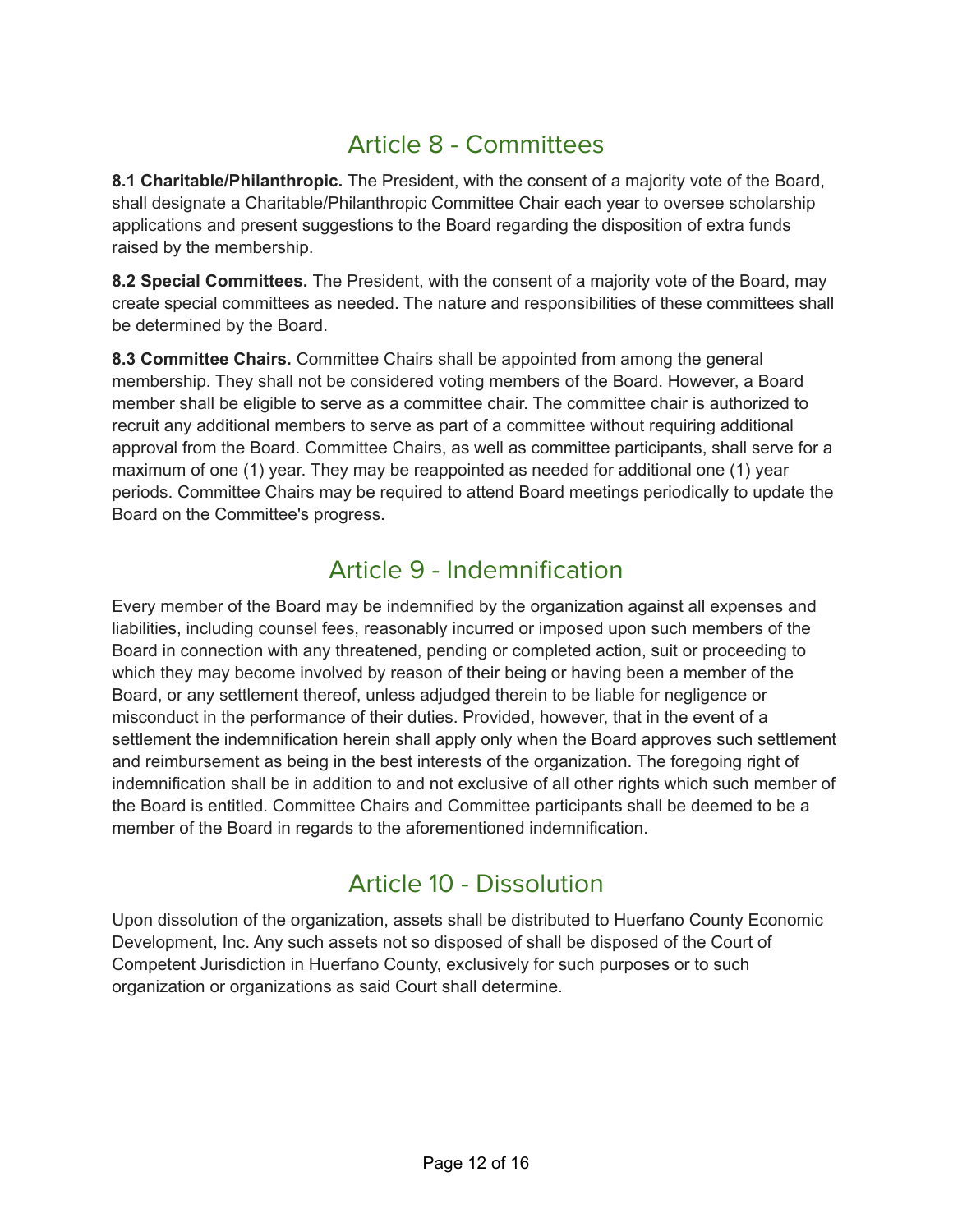## Article 11 - Adoption and Amendment

<span id="page-13-0"></span>**11.1 Adoption.** The Bylaws shall be presented before the general membership for ratification. A majority of members present shall be required for adoption.

**11.2 Amendment.** The Bylaws may be amended at any regular meeting of the Board by a two-thirds (2/3) vote of Board members present. After approval, the amendment(s) shall be presented for ratification by a majority of the general membership who are present in person or by proxy at the next monthly meeting. A copy of the amended Bylaws shall be emailed to each member at least one week prior to the monthly meeting. A written proxy shall be attached to the email along with the Bylaws to allow for voting by members unable to attend the meeting.

### Article 12 - Subordinance

<span id="page-13-1"></span>These bylaws shall be subordinate to the bylaws, articles, and resolutions of Huerfano County Economic Development, Inc.

## Addendum A - Board Job Descriptions

**President** - Preside at monthly meetings. Prepare an agenda and preside at all Board meetings. Greet and introduce guest speaker at monthly meetings. Encourage participation by membership. Endeavor to increase membership. Develop and pursue Charitable/Philanthropic goals and appoint a Charitable/Philanthropic Committee Chair, as needed. Appoint special committee chairs as needed. Appoint a Marketing Director.

**Vice President** - Assume the duties of President in the event of absence or resignation. Coordinate meeting facilities. Serve as point of contact for monthly meeting RSVPs, and manage invite counts. Send thank you notes to all venues and speakers. Produce and manage membership directory.

**Secretary-Treasurer** - Record Board meeting minutes, distribute them to Board in a timely manner and have them posted to the website for the general membership. Prepare miscellaneous correspondence as requested by the Board. Maintain records of the organization. Develop budget. Handle all AR/AP. Reconcile bank statements and prepare financial statement for Board. Coordinate check-in table at monthly meetings and collect guest fees. Process credit cards and deposit checks/cash after each meeting.

**Programming Director** - Work with board to plan events, including topics and speakers. Maintain the calendar. Coordinate with non-member speakers, including letter of agreement outlining terms if needed. Arrange for food vendors and event venues.

**Marketing Director** - Manage local media relationships. Place advertising as needed. Prepare press releases and submit in a timely manner. Take pictures and/or coordinate photography at meetings and special events. Produce, email, and post/publish monthly newsletter.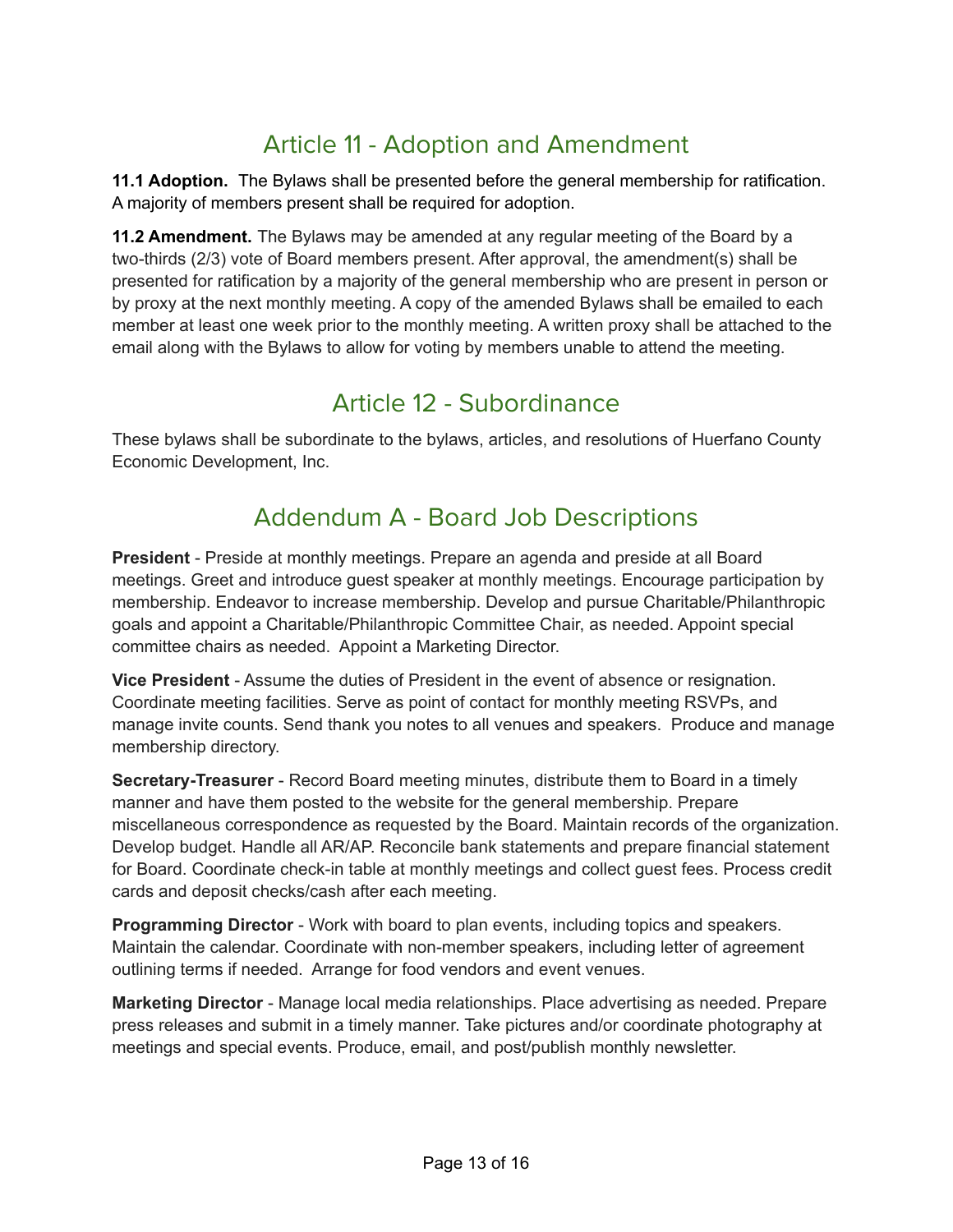**Past President** - Assist Board as needed. Advise on past experiences and future recommendations. Serve as elections officer.